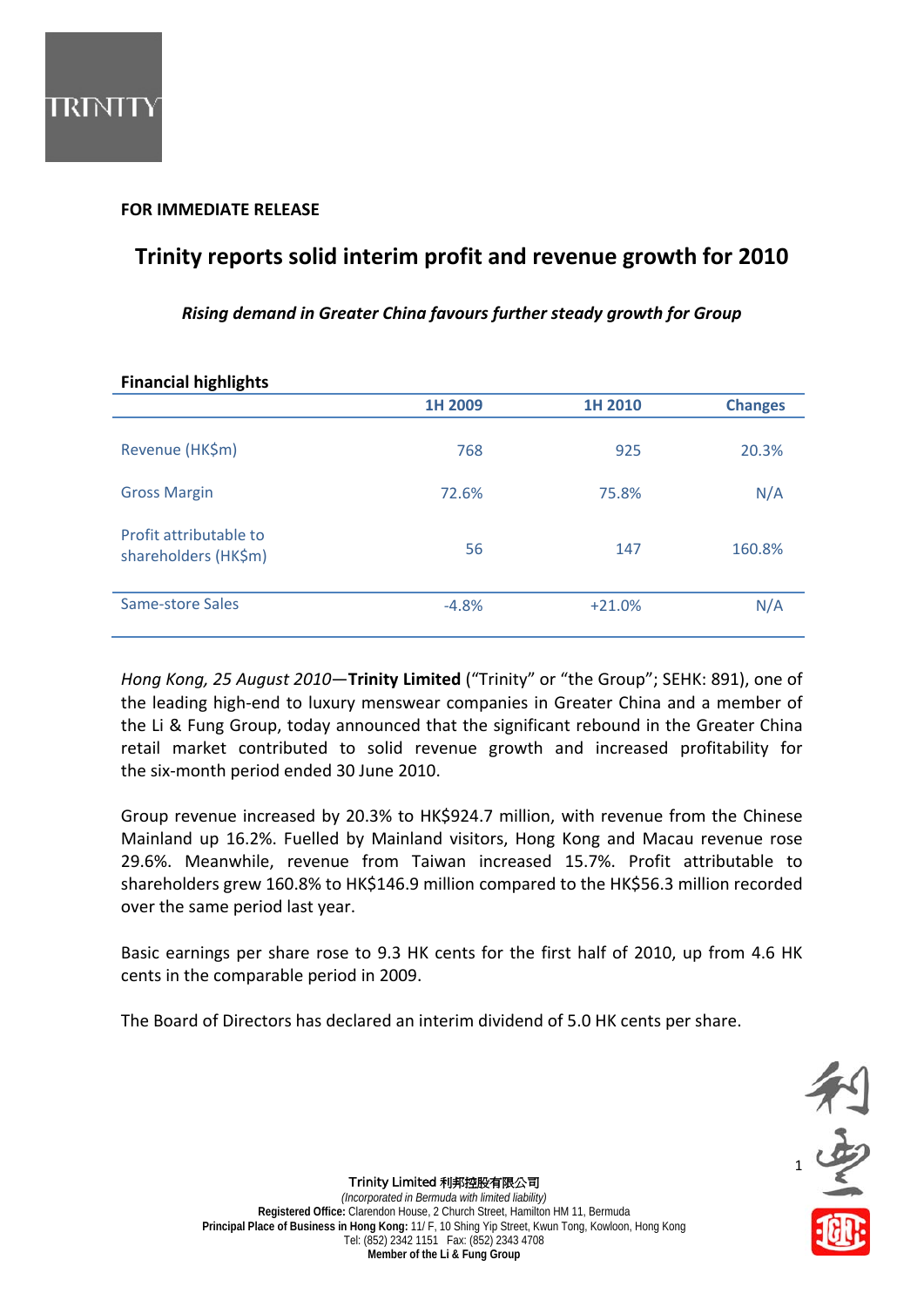

Overall gross margin for the six‐month period grew satisfactorily, from 72.6% in 2009 to 75.8% in 2010. This was due to the sustained recovery of the Greater China retail market, which featured restored market order and less of the aggressive, competition-driven discounting that was prevalent during the difficult economic environment of late 2008 and the first half of 2009.

Same‐store sales rose 21.0% for the period, with all operating markets recorded double‐ digit same‐store sales growth.

**Mr Wong Yat Ming, Group Managing Director** of Trinity, said, "To capture the growing demand for luxury items, we will continue to deepen our market penetration by opening more new stores in cities across the Chinese Mainland and, at the same time, intensify efforts to attract the increasing number of Mainland tourists to our stores in Hong Kong and Macau. These initiatives, along with a turnaround in the Taiwanese economy, will place us on track for double‐digit same‐store sales growth throughout our operations in 2010."

According to a leading research report, luxury sales in the Chinese Mainland overtook Japan in 2009, making it the second‐biggest luxury goods market after the United States. The report also estimates that luxury sales in the Chinese Mainland will take the world's top spot in 2015.

Mr Wong concluded, "Major economic indicators now show that the Chinese economy is slowing as the government seeks to withdraw stimulus actions. As a result, the Group is entering the second half of the year with a degree of cautious optimism, even though demand at the luxury end of the market is expected to remain fairly buoyant.

"Meanwhile, to achieve our goal of delivering long‐term, steady growth, we will seek to acquire suitable brands when opportunities arise. We will also aim to streamline our supply chain and develop our people as we continue to build a portfolio of high‐end to luxury menswear brands in the Greater China region."

– ENDS –



Trinity Limited 利邦控股有限公司